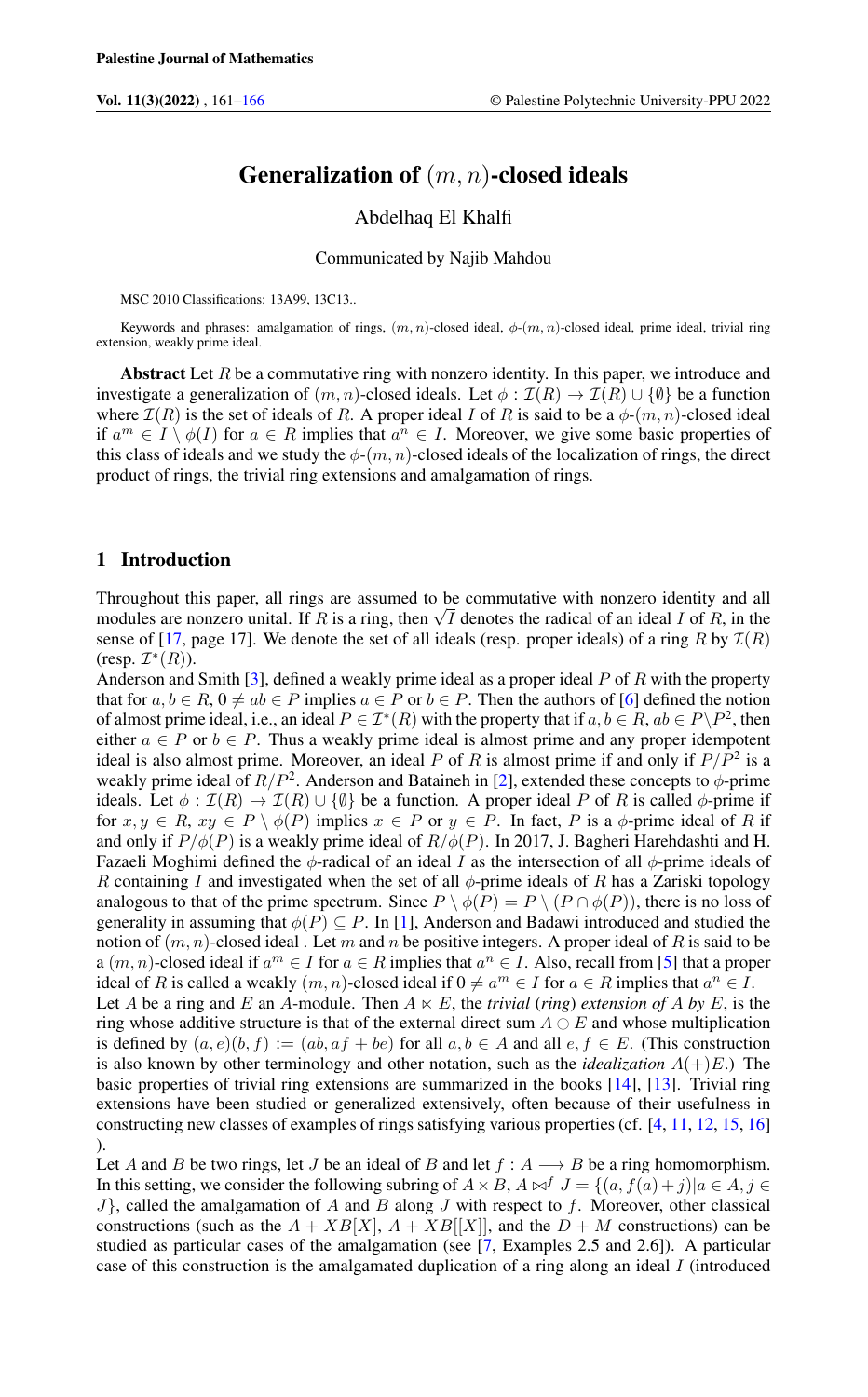and studied by D'Anna and Fontana in [\[7,](#page-5-8) [8,](#page-5-9) [9\]](#page-5-10)). Let A be a ring, and let I be an ideal of A.  $A \bowtie I := \{(a, a + i) : a \in A, i \in I\}$  is called the amalgamated duplication of A along the ideal I. See for instance [\[7,](#page-5-8) [8,](#page-5-9) [9,](#page-5-10) [10\]](#page-5-11).

The purpose of this paper is to introduce and investigate a generalization of  $(m, n)$ -closed ideals. Let  $\phi : \mathcal{I}(R) \to \mathcal{I}(R) \cup \{\emptyset\}$  be a function where  $\mathcal{I}(R)$  is the set of ideals of a ring R. A proper ideal I of R is said to be a  $\phi$ - $(m, n)$ -closed ideal if  $a^m \in I \setminus \phi(I)$  for  $a \in R$  implies that  $a^n \in I$ . Moreover, we give some basic properties of this class of ideals and we study the  $\phi$ - $(m, n)$ -closed ideals of the localization of rings, the direct product of rings, the trivial ring extensions and amalgamation of rings.

### 2 Main Results

We start this section by the following definition.

**Definition 2.1.** Let R be a ring, m, n nonzero positive integers and  $\phi : \mathcal{I}(R) \to \mathcal{I}(R) \cup \{\emptyset\}$  be a function. A proper ideal I of R is said to be a  $\phi$ - $(m, n)$ -closed ideal if  $a^m \in I \setminus \phi(I)$  for  $a \in R$ implies that  $a^n \in I$ .

**Remark 2.2.** Let R be a ring, m, n nonzero positive integers and  $\phi : \mathcal{I}(R) \to \mathcal{I}(R) \cup \{\emptyset\}$  be a function. Let I be a proper ideal of R. It is easy to see from the definition that if I is a  $\phi$ - $(m, n)$ -closed ideal of R, then I is  $\phi$ - $(m, n')$ -closed for every positive integer  $n' \geq n$ .

We next give some particular examples of  $\phi$ - $(m, n)$ -closed ideals

**Example 2.3.** Let R be a ring, I a proper ideal of R,  $\phi : \mathcal{I}(R) \to \mathcal{I}(R) \cup \{\emptyset\}$  a function and let  $m, n$  be nonzero positive integers.

- (1) If  $\phi(I) = \emptyset$ , then I is a  $\phi(m, n)$ -closed ideal of R if and only if I is a  $(m, n)$ -closed ideal.
- (2) If  $\phi(I) = 0$ , then I is a  $\phi(m, n)$ -closed ideal of R if and only if I is a weakly  $(m, n)$ -closed ideal.
- (i) Assume that R is a local ring with maximal ideal M such that  $I \cap M^m \subseteq \phi(I)$ . Then I is a  $\phi$ - $(m, n)$ -closed ideal of R. Moreover, if  $I \neq M$  and  $M^m \subseteq \phi(I)$ , then I is not a  $(m, 1)$ -closed ideal of R because we have  $a^m \in \phi(I) \subseteq I$  for some  $a \in M \setminus I$ .

**Definition 2.4.** Let R be a ring, m and n positive integers,  $\phi : \mathcal{I}(R) \to \mathcal{I}(R) \cup \{\emptyset\}$  a function and I a  $\phi$ - $(m, n)$ -closed ideal of R. Then  $a \in R$  is a  $\phi$ - $(m, n)$ -unbreakable element of I if  $a^m \in \phi(I)$ and  $a^n \notin I$ .

**Remark 2.5.** It is clear that a  $\phi$ - $(m, n)$ -closed ideal I has a  $\phi$ - $(m, n)$ -unbreakable element if and only if I is not  $(m, n)$ -closed.

<span id="page-1-0"></span>**Lemma 2.6.** *Let* R *be a ring,* m *and* n positive integers,  $\phi : \mathcal{I}(R) \to \mathcal{I}(R) \cup \{\emptyset\}$  a function, and *I* a  $\phi$ - $(m, n)$ -closed ideal of R. If a is a  $\phi$ - $(m, n)$ -unbreakable element of I, then  $(a+i)^m \in \phi(I)$ *for every*  $i \in I$ .

*Proof.* Let  $i \in I$  and a is a  $\phi$ - $(m, n)$ -unbreakable element of I. As  $a^m \in \phi(I) \subseteq I$ , we conclude that

$$
(a+i)^m = a^m + \sum_{k=1}^m \binom{m}{k} a^{m-k} i^k \in I,
$$

and similarly,  $(a + i)^n \notin I$  since  $a^n \notin I$ . Thus  $(a + i)^m \in \phi(I)$  because I is  $\phi(m, n)$ -closed ideal of R.

 $\Box$ 

**Theorem 2.7.** *Let* R *be a ring,* m *and* n positive integers,  $\phi : \mathcal{I}(R) \to \mathcal{I}(R) \cup \{\emptyset\}$  *a function,* and I a  $\phi$ - $(m,n)$ -closed ideal of R. If I is not  $(m,n)$ -closed, then  $I\subseteq \sqrt{\phi(I)}$ .

*Proof.* As I is a  $\phi$ - $(m, n)$ -closed ideal of R that is not  $(m, n)$ -closed, we get that I has a  $\phi$ - $(m, n)$ -unbreakable element a. Thus  $a^m \in \phi(I)$ , and  $(a + i)^m \in \phi(I)$  for every  $i \in I$  by Lemma [2.6.](#page-1-0) Which implies that  $a \in \sqrt{\phi(I)}$  and  $a + i \in \sqrt{\phi(I)}$ . Hence  $i = (a + i) - a \in \sqrt{\phi(I)}$  and thus  $I \subseteq \sqrt{\phi(I)}$ .  $\Box$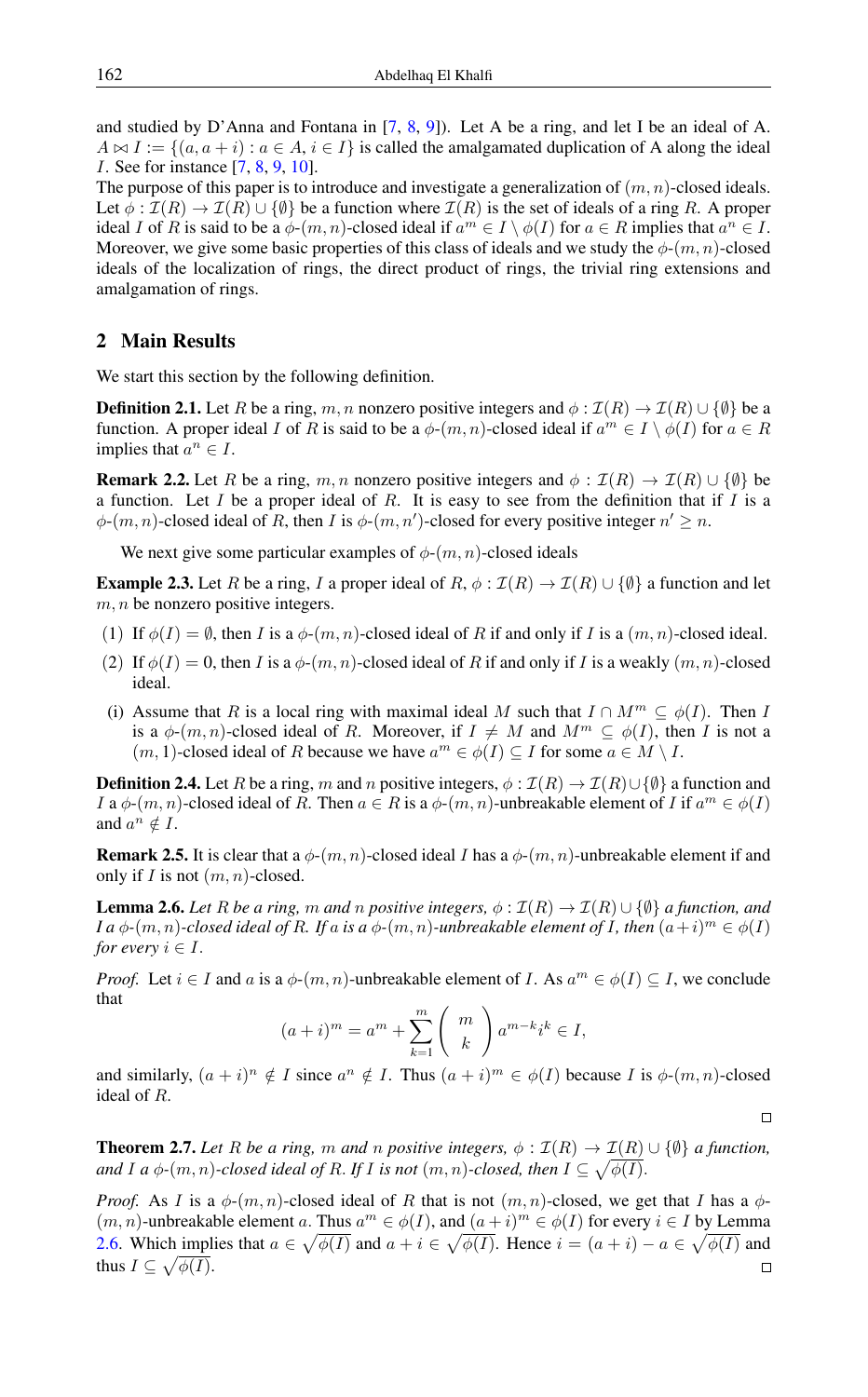Let S be a multiplicatively closed subset of a ring R. Given a function  $\phi : \mathcal{I}(R) \to \mathcal{I}(R) \cup \mathcal{I}(R)$  $\{\emptyset\}$ , as in [\[2\]](#page-4-2) we define  $\phi_S : \mathcal{I}(S^{-1}R) \to \mathcal{I}(S^{-1}R) \cup \{\emptyset\}$  by  $\phi_S(J) = S^{-1}\phi((J \cap R))$  and  $\phi_S(J) = \emptyset$  if  $\phi(J \cap R) = \emptyset$ . Also, let J be an ideal of R, define  $\phi_J : \mathcal{I}(R/J) \to \mathcal{I}(R/J) \cup \{\emptyset\}$ by  $\phi_J(I/J) = (\phi(I) + J)/J$  for  $I \supseteq J$  and  $\phi(I/J) = \emptyset$  if  $\phi(I) = \emptyset$ . Then we have the following result.

**Proposition 2.8.** *Let* R *be a ring,* m *and* n *positive integers and*  $\phi$  :  $\mathcal{I}(R) \to \mathcal{I}(R) \cup \{\emptyset\}$  *be a function. Let I be a*  $\phi$ - $(m, n)$ -*closed ideal of R.* 

- (1) If *J* is an ideal R with  $J \subseteq I$ , then  $I/J$  is a  $\phi_J$ - $(m, n)$ -closed ideal of R/J.
- (2) *Suppose that* S *is a multiplicatively closed subset of* R *with*  $I \cap S = \emptyset$ *. and*  $S^{-1}\phi(I) \subseteq$  $\phi_S(S^{-1}I)$ *. Then*  $S^{-1}I$  is a  $\phi_S$ - $(m,n)$ -closed ideal of  $S^{-1}R$ *.*

*Proof.* (1) Let  $a \in R$  such that  $\bar{a}^m \in I/J \setminus \phi_J(I/J) = I/J \setminus (\phi(I) + J)/J$ . Thus  $a^m \in I/J$  $I \setminus (\phi(I) + J)$ . Hence  $a^m \in I \setminus \phi(I)$ , and so  $a^n \in I$ . Therefore  $\bar{a}^n \in I/J$  and thus  $I/J$  is  $\phi_J$ - $(m, n)$ -closed.

(2) Let  $(\frac{a}{s})^m \in S^{-1}I \setminus \phi_S(S^{-1}I)$ . Thus  $ta^m \in I$  for some  $t \in S$ . But  $sa^m \notin \phi_S(S^{-1}I) \cap R$ for every  $s \in S$ . Now let  $sa^m \in \phi(I)$ , then  $(\frac{a}{s})^m \in S^{-1}\phi(I) \subseteq \phi_S(S^{-1}I)$  which gives a contradiction. Hence  $(ta)^m \in I \setminus \phi(I)$  and so *I* is a  $\phi \text{-}(m, n)$ -closed ideal gives  $t^n a^n \in I$ . Which implies that  $(\frac{a}{s})^n \in S^{-1}I$  and so  $S^{-1}I$  is a  $\phi_S$ - $(m, n)$ -closed ideal of  $S^{-1}R$ .

$$
\Box
$$

We next study when certain ideals of  $A \ltimes E$  are  $\phi$ - $(m, n)$ -closed ideals.

**Proposition 2.9.** Let A be a ring and E an A-module. Let m and n positive integers,  $\phi : \mathcal{I}(A) \rightarrow$  $\mathcal{I}(A)\cup\{\emptyset\}$  and  $\psi:\mathcal{I}(A\ltimes E)\to\mathcal{I}(A\ltimes E)\cup\{\emptyset\}$  be two functions such that  $\psi(I\ltimes F)=\phi(I)\ltimes F$ *and*  $\psi(I \ltimes F) = \emptyset$  *if*  $\phi(I) = \emptyset$  *where F is a submodule of E. Then* 

- *(i) If*  $I \lt K$  *F is a*  $\psi$ *-*(*m, n*)*-closed ideal of*  $A \lt K$ *E, then I is a*  $\phi$ *-*(*m, n*)*-closed ideal of A*.
- *(ii)*  $I \times E$  *is a*  $\psi$ - $(m, n)$ *-closed ideal of*  $A \times E$  *if and only if*  $I$  *is a*  $\phi$ - $(m, n)$ *-closed ideal of*  $A$ *.*

*Proof.* (1) Let  $a^m \in I \setminus \phi(I)$  for  $a \in A$ . Hence  $(a, 0)^m = (a^m, 0) \in I \ltimes F \setminus \phi(I) \ltimes F = \psi(I \ltimes F)$ . Thus  $(a, 0)^n \in I \ltimes F$  since  $I \ltimes F$  is  $\psi$ - $(m, n)$ -closed. Which implies that  $a^n \in I$  and so I is a  $\phi$ - $(m, n)$ -closed ideal of A.

(2) By (1), it suffices to prove the "if" assertion. Let  $(a, e)^m \in I \ltimes E \setminus \phi(I) \ltimes E$ . Thus,  $a^m \in I \setminus \phi(I)$  which implies that  $a^n \in I$  because I is a  $\phi \cdot (m, n)$ -closed ideal of A. Therefore  $(a, e)^n = (a^n, na^{n-1}e) \in I \ltimes E$  and this completes the proof of (2).  $\Box$ 

**Theorem 2.10.** Let A be a ring, E an A-module, m and n positive integers, and  $\phi$  :  $\mathcal{I}(A) \rightarrow$  $\mathcal{I}(A) \cup \{\emptyset\}$  *a function. Let* N *be a submodule of* E and  $\psi : \mathcal{I}(A \ltimes E) \to \mathcal{I}(A \ltimes E) \cup \{\emptyset\}$  *be a function defined by :*

$$
\psi(H) = \begin{cases} (\phi(I_H) \ltimes N) \cap H & \text{if } \phi(I_H) \neq \emptyset \\ \emptyset & \text{if } \phi(I_H) = \emptyset \end{cases}
$$

*where*  $I_H = \{a \in A \mid (a, e) \in H\}$ *. We consider a submodule F of E. Then* 

- *(i) If*  $I \times F$  *is a*  $\psi$ *-*(m, n)*-closed ideal of*  $A \times E$ *, then I is a*  $\phi$ *-*(m, n)*-closed ideal of* A *and*  $m(a^{m-1}F) \subseteq (N \cap F)$  for every  $\phi$ - $(m, n)$ -unbreakable element a of I.
- *(ii)*  $I \ltimes E$  *is a*  $\psi$ - $(m, n)$ -closed ideal of  $A \ltimes E$  *that is not*  $(m, n)$ -closed *if and only if I is*  $a \phi$ - $(m, n)$ -closed ideal of A that is not  $(m, n)$ -closed and  $m(a^{m-1}E) \subseteq N$  for every  $\phi$ -(m, n)*-unbreakable element* a *of* I*.*

*Proof.* (1) Let  $J = I \ltimes F$ . Assume that  $a^m \in I \setminus \phi(I)$  for  $a \in A$ . Thus  $(a, 0)^m = (a^m, 0) \in J \setminus I$  $\psi(J)$ . Hence  $(a, 0)^n = (a^n, 0) \in J$  and so  $a^n \in I$ . Thus I is a  $\phi$ - $(m, n)$ -closed ideal of A. Now, let a be a  $\phi$ - $(m, n)$ -unbreakable element of I and  $e \in F$ . Then  $(a, e)^m = (a^m, ma^{m-1}e) \in J$ . Since  $a^n \notin I$ , we have  $(a, e)^m = (a^m, ma^{m-1}e) \in \psi(J) = \phi(I) \ltimes (N \cap F)$ . Therefore  $ma^{m-1}F \subseteq N \cap F$ .

(2) Suppose that  $J = I \ltimes E$  is a  $\phi(m, n)$ -closed ideal of  $A \ltimes E$  that is not  $(m, n)$ -closed.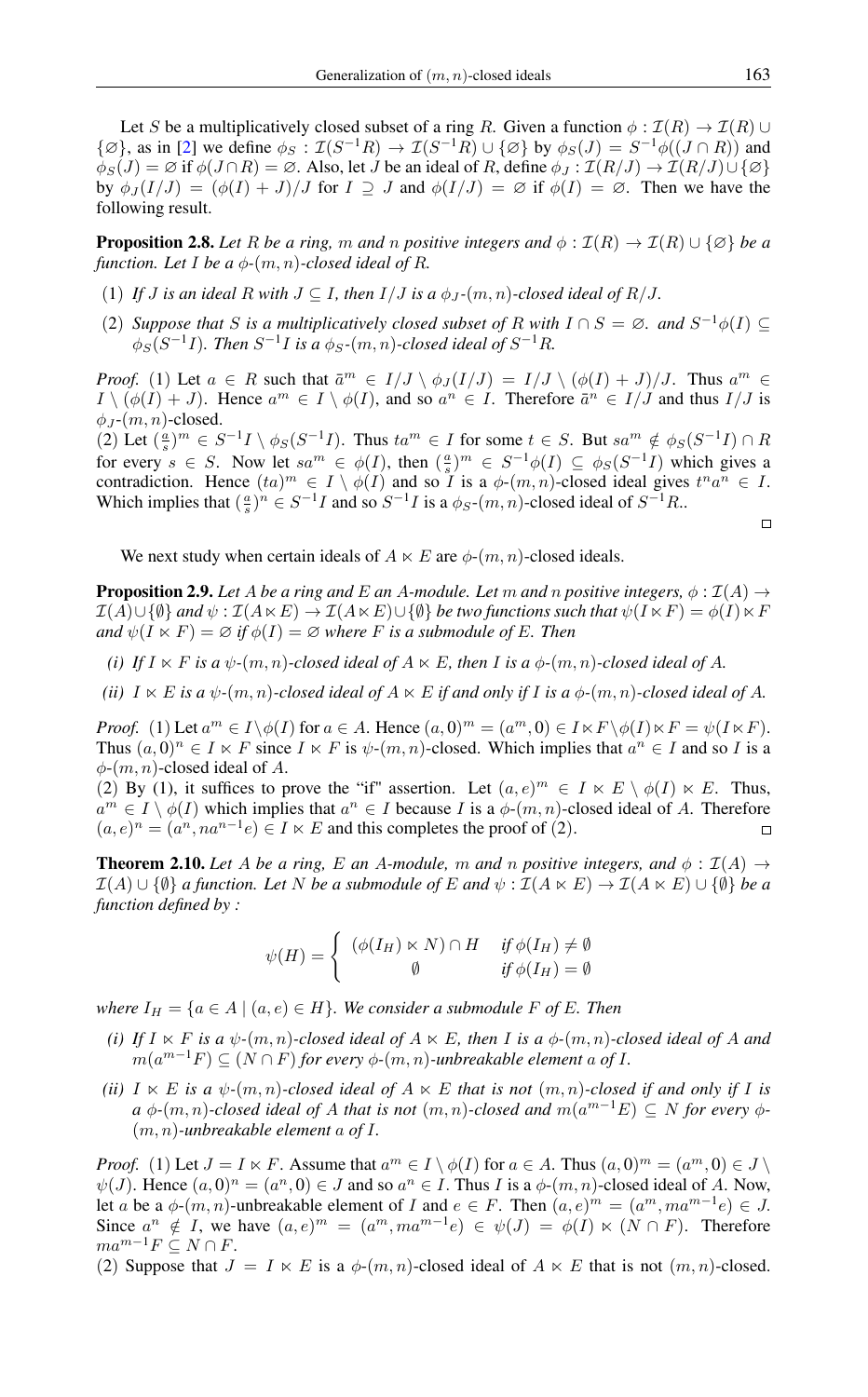Hence, I has an  $\phi(m, n)$ -unbreakable element. Thus I is not a  $(m, n)$ -closed ideal of A. The rest follows by (1). Conversely, as I is a  $\phi$ -(m, n)-closed ideal of A that is not  $(m, n)$ -closed, *I* has a  $\phi$ - $(m, n)$ -unbreakable element a. Then  $(a, 0)$  is a  $\psi$ - $(m, n)$ -unbreakable element of *J*. Thus *J* is not an  $(m, n)$ -closed ideal of *A*. Assume that  $(b, f)^m = (b^m, mb^{m-1}f) \in J \setminus \psi(J)$ . So,  $b^m \in I$ . If b is a  $\phi$ - $(m, n)$ -unbreakable element of *I*, then the hypothesis gives that  $(b, f)^m$  $\phi(I) \ltimes N = \psi(J)$ , a contradiction. Hence  $b^n \in I$  and thus  $(b^n, nb^{n-1}f) = (b, f)^n \in J$ . Therefore *J* is a  $\psi$ - $(m, n)$ -closed ideal of  $A \ltimes E$  that is not  $(m, n)$ -closed.

**Remark 2.11.** Assume that A is a reduced ring. Thus, for any function  $\psi$  :  $\mathcal{I}(A \ltimes E)$   $\rightarrow$  $\mathcal{I}(A \ltimes E) \cup \{\emptyset\}$  and a submodule F of E, the ideal  $0 \ltimes F$  is always a  $\psi$ - $(m, n)$ -closed ideal of  $A \ltimes E$  for  $n \ge 2$ . Indeed. Let  $(a, e)^m \in 0 \ltimes F \setminus \psi(0 \ltimes F)$  for  $(a, e) \in A \ltimes E$ . Then  $a^m = 0$  and so  $a = 0$ . Now, the fact that  $(0, e)^n = (0, 0) \in \mathbb{0} \times F$  implies that  $0 \ltimes F$  is  $\psi$ - $(m, n)$ -closed.

 $\Box$ 

Now, we study the  $\phi$ - $(m, n)$ -closed ideals of the direct product of rings.

**Proposition 2.12.** Let  $R_1$  and  $R_2$  be rings,  $I_1$  a proper ideal of  $R_1$  and let  $\phi_i$  :  $\mathcal{I}(R_i) \to \mathcal{I}(R_i)$   $\cup$  $\{\emptyset\}$  *be two functions. Let*  $\psi = \phi_1 \times \phi_2$ *. Then*  $I_1 \times R_2$  *is a*  $\psi$ - $(m, n)$ -closed ideal of  $R_1 \times R_2$  *if and only if*  $I_1$  *is a*  $\phi_1$ - $(m, n)$ -closed ideal of  $R_1$  which must be  $(m, n)$ -closed if  $\phi_2(R_2) \neq R_2$ .

*Proof.* Assume that  $I_1 \times R_2$  is a  $\psi$ - $(m, n)$ -closed ideal of  $R_1 \times R_2$ . Let  $a^m \in I_1 \setminus \phi_1(I_1)$  for  $a \in R_1$ . Hence  $(a,0)^m \in I_1 \times R_2 \setminus \phi_1(I_1) \times \phi_2(R_2)$  which gives that  $(a,0)^n \in I_1 \times R_2$ . Therefore,  $a^n \in I_1$  and thus  $I_1$  is  $\phi_1$ - $(m, n)$ -cloded. Now, suppose that  $\phi_2(R_2) \neq R_2$ . If  $I_1$ is not  $(m, n)$ -closed, then  $I_1$  has a  $\phi_1$ - $(m, n)$ -unbreakable element a. Hence,  $(a, 1)^m \in I_1 \times$  $R_2 \setminus \psi(I_1 \times R_2) = \phi_1(I_1) \times \phi_2(R_2)$  and  $(a,1)^n \notin I_1 \times R_2$ , a contradiction. Thus  $I_1$  is a  $(m, n)$ -closed ideal of  $R_1$ . Conversely, assume that  $I_1$  is  $\phi_1$ - $(m, n)$ -closed and  $\phi_2(R_2) = R_2$ . Let  $(a, b)^m \in I_1 \times R_2 \setminus \psi(I_1 \times R_2) = \phi_1(I_1) \times R_2$  for  $(a, b) \in R_1 \times R_2$ . Thus  $a^m \in I_1 \setminus \phi_1(I_1)$  and so  $a^n \in I_1$ . Which implies that  $(a, b)^n \in I_1 \times R_2$ . If  $\phi_2(R_2) \neq R_2$ , then  $I_1$  is  $(m, n)$ -closed and so the result follows from [\[1,](#page-4-3) Theorem 2.12].

**Theorem 2.13.** Let  $R = R_1 \times R_2$ , where  $R_1$  and  $R_2$  are two rings and m and n positive integers. Let  $\phi_i : \mathcal{I}(R_i) \to \mathcal{I}(R_i) \cup \{\emptyset\}$  *be two functions and*  $\psi = \phi_1 \times \phi_2$ *. Then*  $I_1 \times I_2$  *is a*  $\psi$ *-*(*m, n*)*closed ideal of* R *that is not*  $(m, n)$ *-closed for proper ideals*  $I_1$  *of*  $R_1$  *and*  $I_2$  *of*  $R_2$  *if and only if either*

- (*i*)  $I_1$  *is a*  $\phi_1$ - $(m, n)$ -closed ideal of  $R_1$  *that is not*  $(m, n)$ -closed,  $b^m \in \phi_2(I_2)$  whenever  $b^m \in$  $I_2$  *for*  $b \in R_2$ *, and if*  $a^m \in I_1 \setminus \phi_1(I_1)$  *for some*  $a \in R_1$ *, then*  $I_2$  *is an*  $(m, n)$ *-closed ideal of* R2*, or*
- (*ii*)  $I_2$  *is a*  $\phi_2$ - $(m, n)$ -closed ideal of  $R_2$  *that is not*  $(m, n)$ -closed,  $a^m \in \phi_1(I_1)$  *whenever*  $a^m \in$  $I_1$  *for*  $a \in R_1$ *, and if*  $b^m \in I_2 \setminus \phi_2(I_2)$  *for some*  $b \in R_2$ *, then*  $I_1$  *is an*  $(m, n)$ *-closed ideal of* R1*.*

*Proof.* Set  $J = I_1 \times I_2$  and suppose that  $J$  is  $\psi$ - $(m, n)$ -closed ideal of R that is not  $(m, n)$ -closed. Since J is not an  $(m, n)$ -closed ideal of R, either  $I_1$  is a  $\phi_1$ - $(m, n)$ -closed ideal of  $R_1$  that is not  $(m, n)$ -closed or  $I_2$  is a  $\phi_2(m, n)$ -closed ideal of  $R_2$  that is not  $(m, n)$ -closed. Assume that  $I_1$  is a  $\phi_1$ -(m, n)-closed ideal of  $R_1$  that is not  $(m, n)$ -closed. Hence  $I_1$  has a  $\phi_1$ -(m, n)-unbreakable element r. Assume that  $b^m \in I_2$  for  $b \in R_2$ . Since r is a  $\phi_1$ - $(m, n)$ -unbreakable element of  $I_1$  and  $(r, b)^m \in J$ , we get that  $(r, b)^m \in \psi(J) = \phi_1(I_1) \times \phi_2(I_2)$ . Hence  $b^m \in \phi_2(I_2)$ . Now suppose that  $a^m \in I_1 \setminus \phi_1(I_1)$  for some  $a \in R_1$ . Let  $b \in R_2$  such that  $b^m \in I_2$ . Then  $(a, b)^m \in J \setminus \phi_1(I_1) \times \phi_2(I_2)$ . Then  $(a, b)^n \in J$  and so  $b^n \in I_2$ . Thus  $I_2$  is an  $(m, n)$ -closed ideal of  $R_2$ . Similarly, if  $I_2$  is a  $\phi_2-(m, n)$ -closed ideal of  $R_2$  that is not  $(m, n)$ -closed, then  $a^m \in \phi_1(I_1)$  whenever  $a^m \in I_1$  for  $a \in R_1$ , and if  $b^m \in I_2 \setminus \phi_2(I_2)$  for some  $b \in R_2$ , then  $I_1$  is an  $(m, n)$ -closed ideal of  $R_1$ . Conversely, without loss of generality assume that  $I_1$  is a  $\phi_1$ - $(m, n)$ -closed proper ideal of  $R_1$  that is not  $(m, n)$ -closed,  $b^m \in \phi_2(I_2)$  whenever  $b^m \in I_2$  for  $b \in R_2$ , and if  $a^m \in I_1 \setminus \phi_1(I_1)$  for some  $a \in R_1$ , then  $I_2$  is a  $(m, n)$ -closed ideal of  $R_2$ . Let r be a  $\phi_1$ - $(m, n)$ -unbreakable element of  $I_1$ . Then  $(r, 0)$  is a  $\psi$ - $(m, n)$ -unbreakable element of J. Thus *J* is not an  $(m, n)$ -closed ideal of R. Now assume that  $(a, b)^m \in J \setminus \psi(J) = \phi_1(I_1) \times \phi_2(I_2)$ for  $a \in R_1$  and  $b \in R_2$ . Then  $b^m \in \phi_2(I_2)$  and  $a^m \in I_1 \setminus \phi_1(I_1)$ . Since  $I_1$  is a  $\phi_1$ - $(m, n)$ -closed ideal of  $R_1$  and  $I_2$  is an  $(m, n)$  -closed ideal of  $R_2$ , we colclude that  $(a, b)^n \in J$ . This completes the proof. $\Box$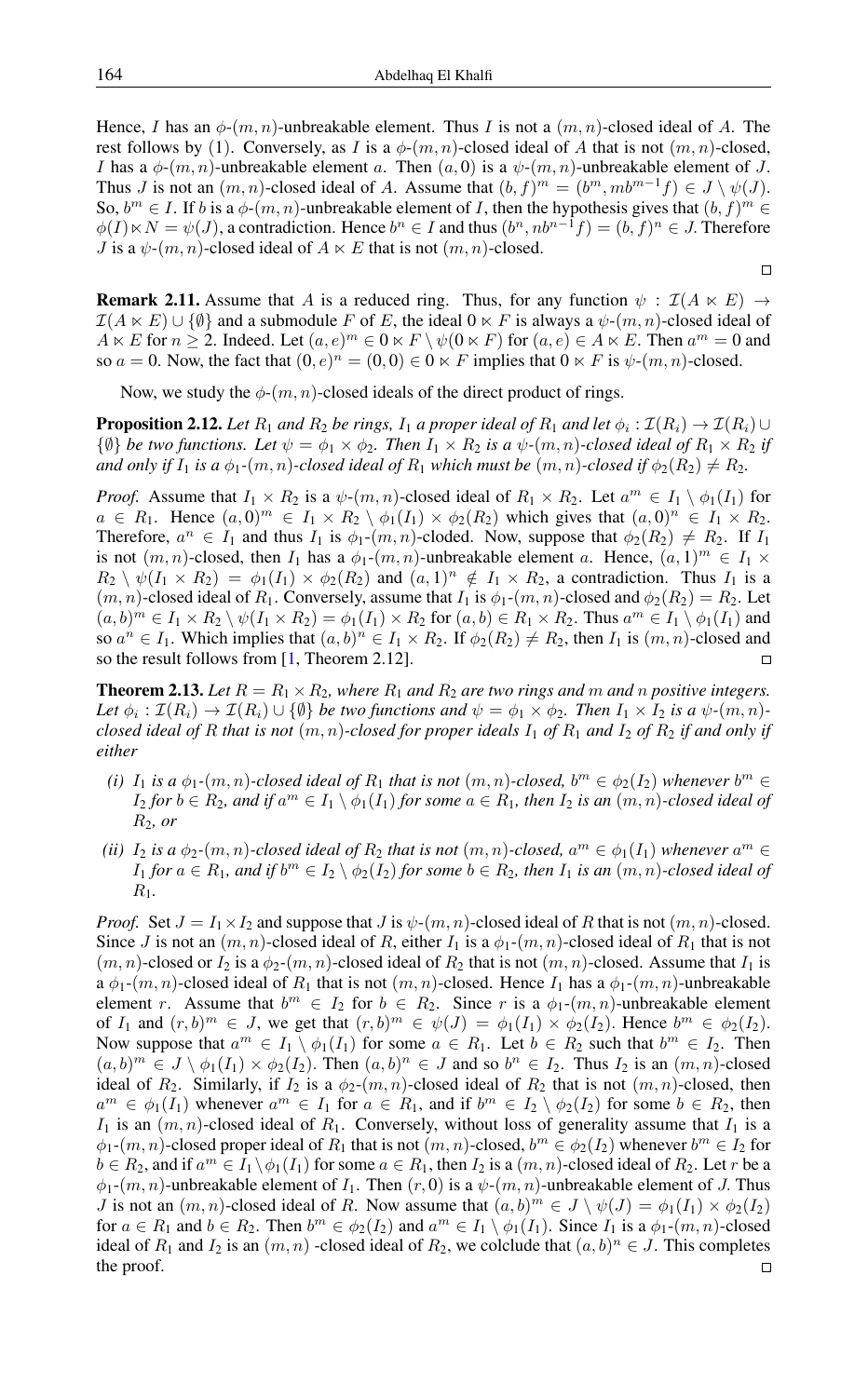Next, we study the  $\phi$ - $(m, n)$ -closed ideals in the amalgamation of rings.

<span id="page-4-6"></span>**Theorem 2.14.** Let A and B be two rings,  $f : A \rightarrow B$  be a ring homomorphism and J an ideal *of* B. Let  $\phi : \mathcal{I}(A) \to \mathcal{I}(A) \cup \{\emptyset\}$  *and*  $\psi : \mathcal{I}(A \bowtie^f J) \to \mathcal{I}(A \bowtie^f J) \cup \{\emptyset\}$  *be two functions such that*

$$
\psi(P \bowtie^f J) = \begin{cases} \phi(P) \bowtie^f K & \text{if } \phi(P) \neq \emptyset \\ \emptyset & \text{if } \phi(P) = \emptyset \end{cases}
$$

*where* P is an ideal of A and K a subideal of J. Then,  $P \bowtie^f J$  is a  $\psi$ - $(m, n)$ -closed ideal if and *only if* P *is a*  $\phi$ - $(m, n)$ -closed ideal and for every  $\phi$ - $(m, n)$ -unbreakable element p of P we have  $(f(p) + i)^m - f(p)^m \in K$  *for all*  $i \in J$ *.* 

*Proof.* Suppose that  $P \bowtie^f J$  is a  $\psi$ - $(m, n)$ -closed ideal of  $A \bowtie^f J$ . Let  $a \in A$  such that  $a^m \in$  $P \setminus \phi(P)$ . Then,  $(a, f(a))^m \in P \bowtie^f J \setminus \psi(P \bowtie^f J)$ . Hence,  $(a, f(a))^n \in P \bowtie^f J$ . Therefore,  $a^n \in P$  and thus P is a  $\phi$ - $(m, n)$ -closed ideal of A. Now, let p be a  $\phi$ - $(m, n)$ -unbreakable element of P such that  $p^m \in \phi(P)$  and  $p^n \notin P$  and assume that  $(f(p) + i)^m - f(p)^m \notin K$  for some i of J. Then,  $(p, f(p) + i)^m = (p^m, f(p)^m + (f(p) + i)^m - f(p)^m) \in P \bowtie^f J \setminus \phi(P) \bowtie^f K$  since  $(f(p)+i)^m - f(p)^m \notin K$ . Thus,  $(p, f(p)+i)^n \in P \bowtie^f J$  and so  $p^n \in P$ , which is a contradiction. Thus, for every  $\phi$ - $(m, n)$ -unbreakable element p of P we have  $(f(p) + i)^m - f(p)^m \in K$  for all  $i \in J$ .

Conversely, without loss of generality we may assume that  $\phi(P) \neq \emptyset$ . Let  $(a, f(a) + i)^m \in$  $P \bowtie^f J \setminus \phi(P) \bowtie^f K$  for  $(a, f(a) + i) \in A \bowtie^f J$ . Then,  $a^m \in P$ . Two cases are possible :

**Case 1 :**  $a^m \in \phi(P)$ . Suppose that  $a^n \notin P$ , then  $(a^m, (f(a) + i)^m) \in \phi(P) \bowtie^f K$  since  $(f(a) + i)^m - f(a)^m \in K$ , which is a contradiction. Hence,  $a^n \in P$  and thus  $(a, f(a) + i)^n \in$  $P \bowtie^f J$ .

**Case 2 :**  $a^m \notin \phi(P)$ . Then,  $a^n \in P$  since P is  $\phi(m, n)$ -closed. Hence,  $(a, f(a) + i)^n \in$  $P \bowtie^f J$ .

In both cases we have  $(a, f(a) + i)^n \in P \bowtie^f J$  and so  $P \bowtie^f J$  is a  $\psi \cdot (m, n)$ -closed ideal of  $A \bowtie^f J$ .

The next corollaries are immediate applications of Theorem [2.14.](#page-4-6)

**Corollary 2.15.** Let A and B be two rings,  $f : A \rightarrow B$  be a ring homomorphism and J an ideal of B. Then,  $P \bowtie^f J$  *is a weakly*  $(m, n)$ *-closed ideal if and only if* P *is a weakly*  $(m, n)$ *-closed ideal and for every element* p of P such that  $p^m = 0$  and  $p^n \notin P$  we have  $(f(p) + i)^m - f(p)^m = 0$ *for all*  $i \in J$ *.* 

**Corollary 2.16.** Let A be a ring and I an ideal of A. Let  $\phi : \mathcal{I}(A) \to \mathcal{I}(A) \cup \{\emptyset\}$  and  $\psi : \mathcal{I}(A) \bowtie$  $I) \rightarrow \mathcal{I}(A \bowtie I) \cup \{\emptyset\}$  *be two functions such that* 

$$
\psi(P \bowtie I) = \begin{cases} \phi(P) \bowtie K & \text{if } \phi(P) \neq \emptyset \\ \emptyset & \text{if } \phi(P) = \emptyset \end{cases}
$$

*where P is an ideal of A and K a subideal of I. Then,*  $P \bowtie I$  *is a*  $\psi$ - $(m, n)$ *-closed ideal if and only if* P *is a*  $\phi$ - $(m, n)$ -closed ideal and for every  $\phi$ - $(m, n)$ -unbreakable element p of P we have  $(p+i)^m - p^m \in K$  *for all*  $i \in I$ *.* 

#### <span id="page-4-0"></span>References

- <span id="page-4-3"></span>[1] D. D. Anderson and A. Badawi, *On* (m, n)*-closed ideals of commutative rings*, J. Algebra Appl. 16 (2017), no. 1, 1750013, 21 pp.
- <span id="page-4-2"></span>[2] D. D. Anderson and M. Bataineh, *Generalization of prime ideals*, Comm. Algebra 36 (2008), no. 2, 686- 696.
- <span id="page-4-1"></span>[3] D. D. Anderson and E. Smith, *Weakly prime ideals*, Houston J. Math. 29 (2003), no. 4, 831-840.
- <span id="page-4-5"></span>[4] D. D. Anderson and M. Winders, *Idealization of a module*, J. Commut. Algebra 1 (2009), no. 1, 3–56.
- <span id="page-4-4"></span>[5] D. F. Anderson, A. Badawi, and B. Fahid, *Weakly* (m, n)*-closed ideals and* (m, n)*-Von Neumann regular rings*, J. Korean Math. Soc. 55 (2018), No. 5, pp. 1031-1043.

$$
\Box
$$